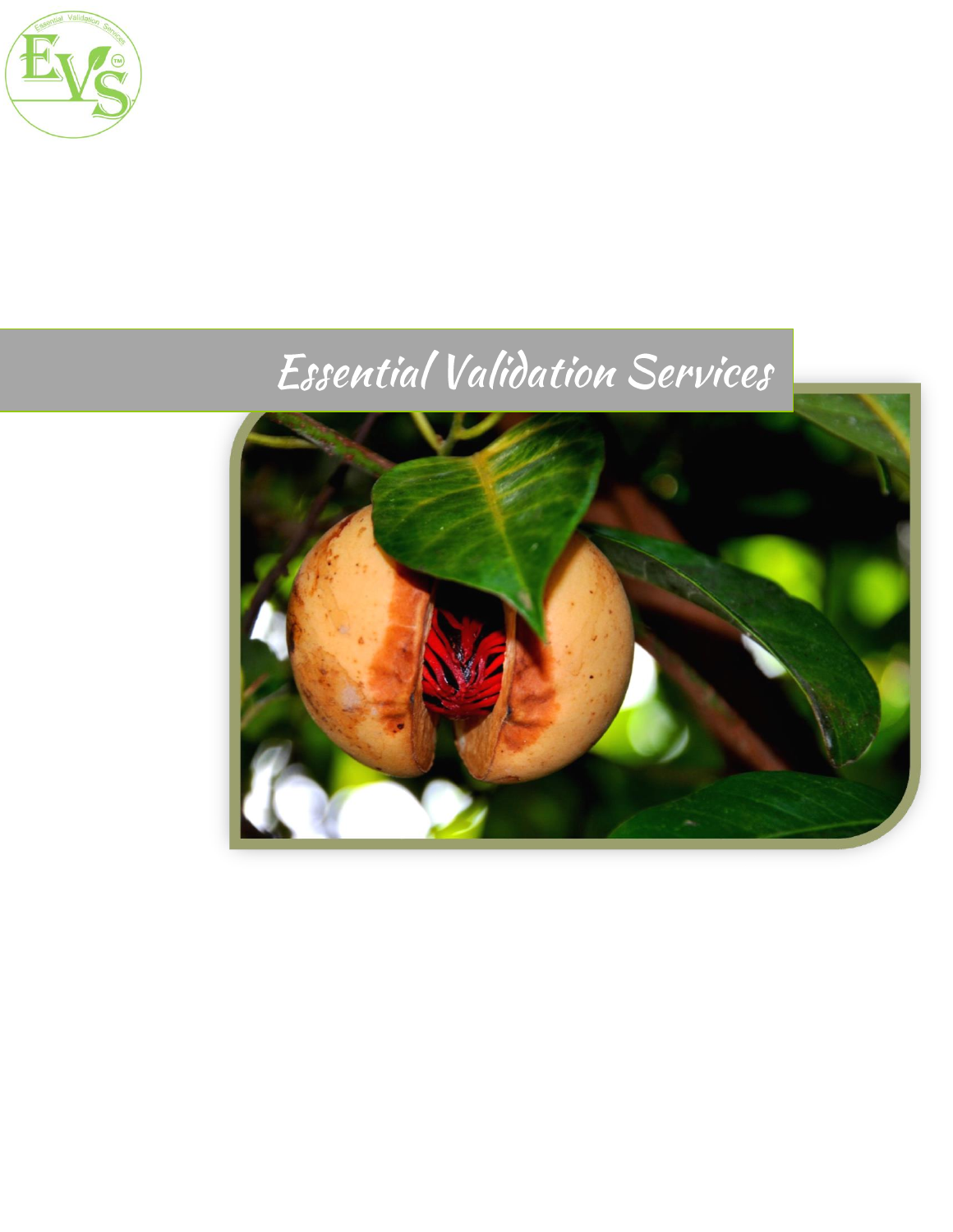

#### **Sample:**

| Client: | Nature's Fusions            |
|---------|-----------------------------|
| Sample: | Nutmeg (Myristica fragrans) |

Batch # | 11101-A19

CAS Number | 8008-45-5

Type: | Essential Oil

#### **Conclusion:**

• No adulterants, diluents, or contaminants were detected via this method.



Han Chosten X

Validated By: Date: 2017.10.10 13:07:45 -04'00'

Essential Validation Services

747 SW 2nd Ave, Gainesville, FL 32601

Phone: 317-361-5044 E-mail: Adam@essentialvalidationservices.com

#### **Summary of Analyses**

A fresh sample of Nutmeg (Myristica fragrans) Essential Oil (10 uL in .5to.5 mL Hexane + ETOH) was prepared and analyzed via split injection GC/EI-MS.

E

### **Essential Validation Services**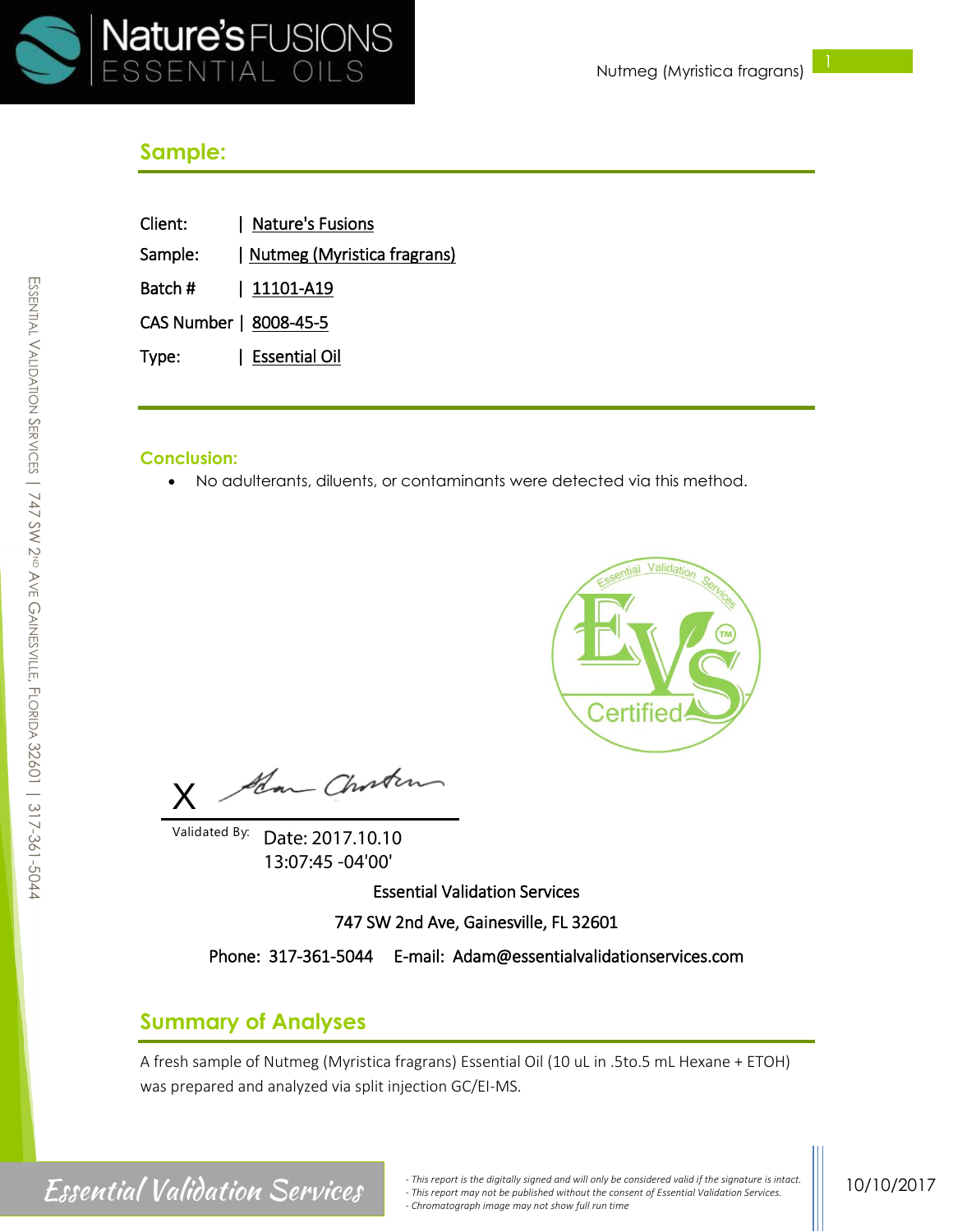

| <b>Main Compounds</b> | <b>Percentages</b> |
|-----------------------|--------------------|
| Sabinene              | 24.28%             |
| alpha-Pinene          | 11.76%             |
| beta-Pinene           | 8.25%              |
| Limonene              | 7.22%              |
| Terpinen-4-ol         | 6.82%              |
| gamma-Terpinene       | 6.39%              |
| <b>Elemicin</b>       | 5.23%              |
| alpha-Terpinene       | 4.66%              |
| <b>Myristicin</b>     | 4.43%              |
| alpha-Thujene         | 2.77%              |
| <b>Terpinolene</b>    | 2.58%              |
| para-Cymene           | 2.04%              |
| <b>Myrcene</b>        | 2.01%              |

| <b>Monoterpenes</b> | <b>Sesquiterpenes</b> | <b>Monoterpenols</b> | Sesquiterpenols | <b>Ketones</b> |
|---------------------|-----------------------|----------------------|-----------------|----------------|
| 75.21%              | 1.79%                 | 7.99%                | 0.00%           | 0.00%          |
|                     |                       |                      |                 |                |
| <b>Esters</b>       | <b>Ethers</b>         | Aldehydes            | <b>Phenols</b>  | <b>Other</b>   |
| 0.03%               | 0.37%                 | 0.00%                | 13.57%          | 1.04%          |



Essential Validation Services

*- This report is the digitally signed and will only be considered valid if the signature is intact. - This report may not be published without the consent of Essential Validation Services. - Chromatograph image may not show full run time*

#### 10/10/2017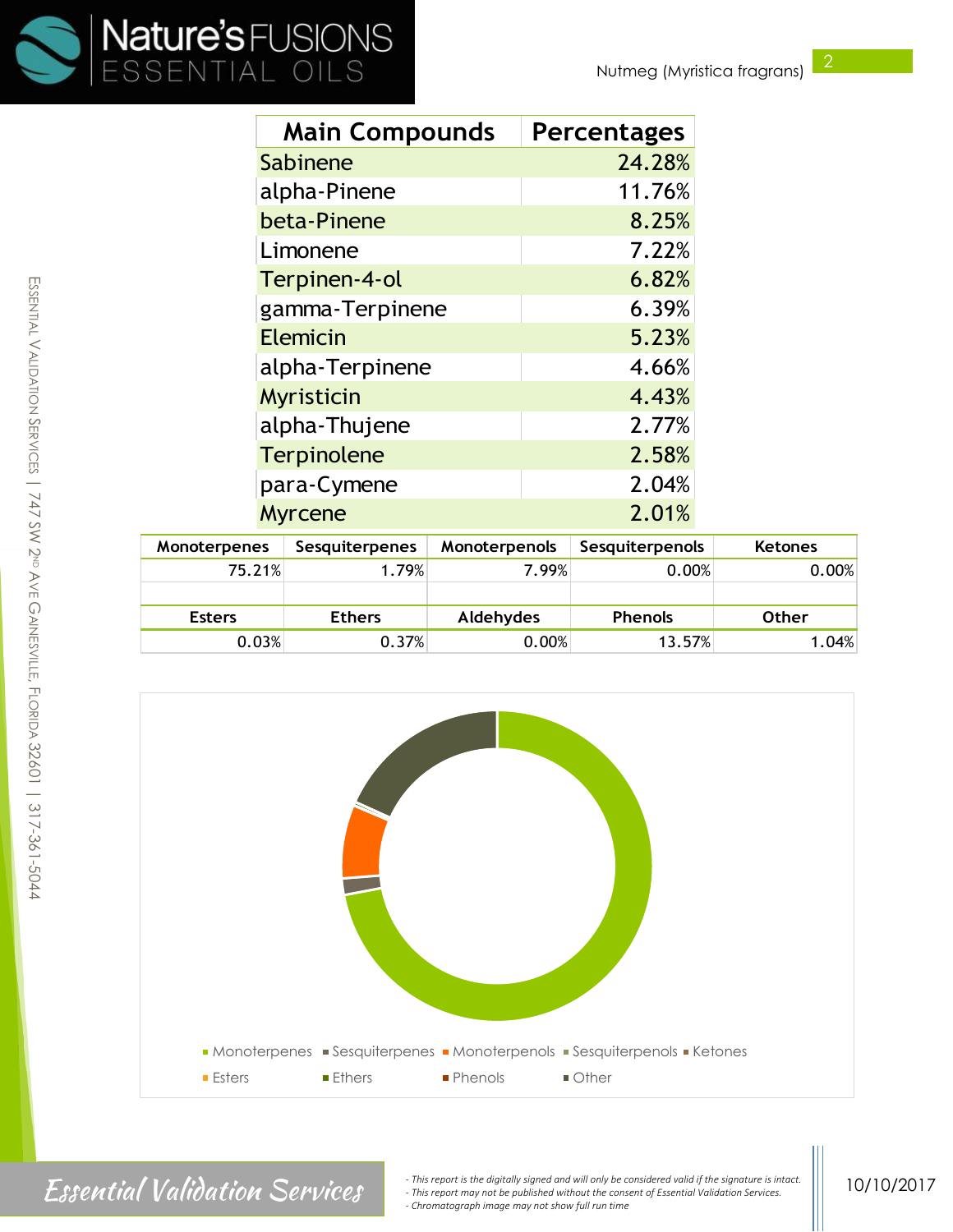



E

### Essential Validation Services

10/10/2017

*<sup>-</sup> This report is the digitally signed and will only be considered valid if the signature is intact. - This report may not be published without the consent of Essential Validation Services. - Chromatograph image may not show full run time*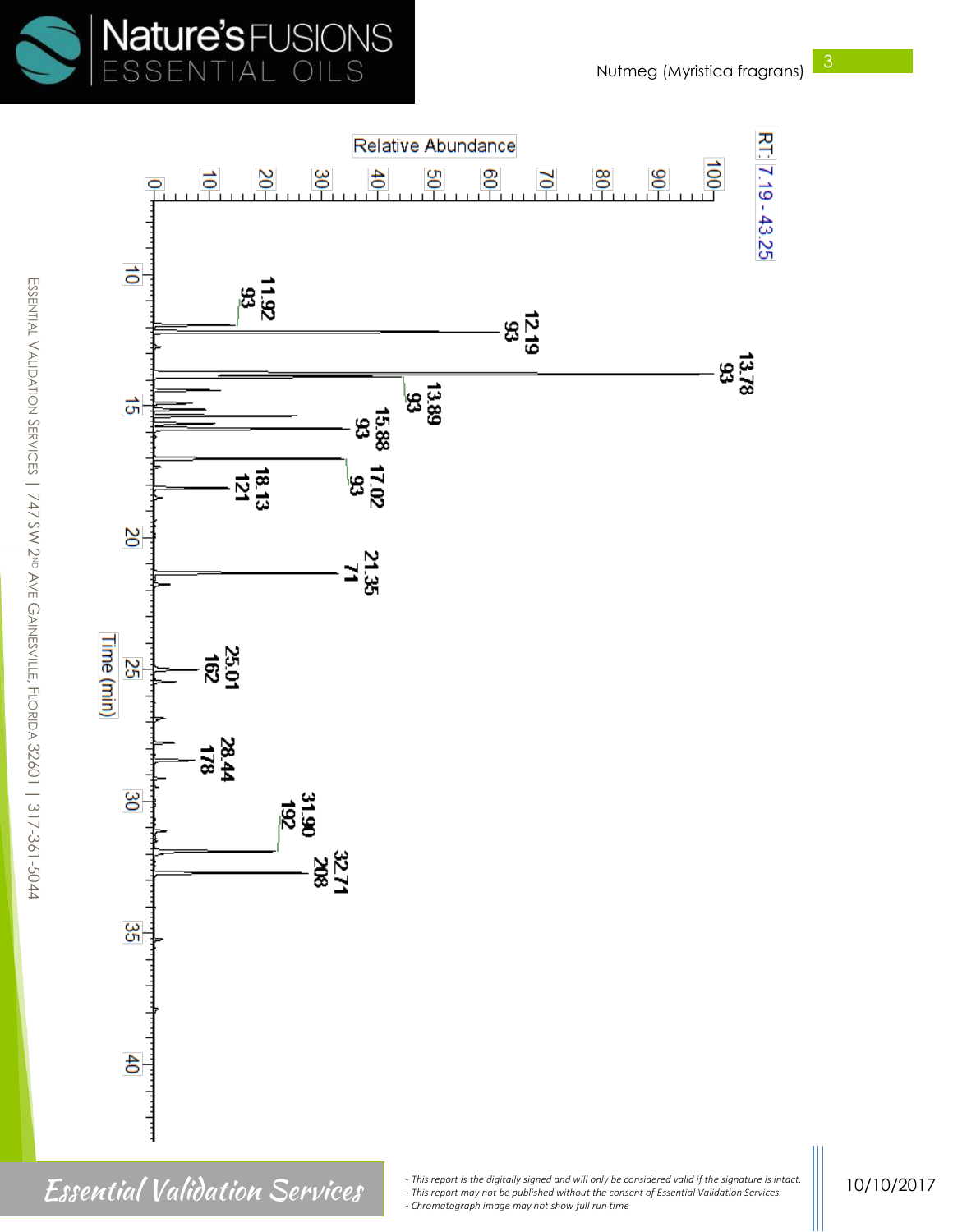| <b>Total Percentage</b> | 99.12%    |        |                                    |                |                           |
|-------------------------|-----------|--------|------------------------------------|----------------|---------------------------|
| <b>Peak Number</b>      | <b>RT</b> | Area % | <b>Compound Name</b>               | R <sub>l</sub> | <b>Chemical Family</b>    |
| $\mathbf{1}$            | 11.92     |        | 2.77% alpha-Thujene                |                | 927.80 Monoterpene        |
| 2                       | 12.19     |        | 11.76% alpha-Pinene                |                | 936.10 Monoterpene        |
| 3                       | 12.75     |        | 0.25% Camphene                     |                | 950.30 Monoterpene        |
| 4                       | 13.78     |        | 24.28% Sabinene                    |                | 973.00 Monoterpene        |
| 5                       | 13.89     |        | 8.25% beta-Pinene                  |                | 974.00 Monoterpene        |
| 6                       | 14.39     |        | 2.01% Myrcene                      |                | 989.20 Monoterpene        |
| $\overline{7}$          | 14.91     |        | 1.23% alpha-Phellandrene           |                | 1002.00 Monoterpene       |
| $\bf 8$                 | 15.14     |        | 1.68% delta-3-Carene               |                | 1008.00 Monoterpene       |
| 9                       | 15.39     |        | 4.66% alpha-Terpinene              |                | 1014.00 Monoterpene       |
| 10                      | 15.69     |        | 2.04% para-Cymene                  |                | 1024.30 Monoterpene       |
| 11                      | 15.88     |        | 7.22% Limonene                     |                | 1029.50 Monoterpene       |
| 12                      |           |        | 15.88 Co-Eluting beta-Phellandrene |                | 1030.00 Monoterpene       |
| 13                      |           |        | 15.88 Co-Eluting 1,8-Cineole       |                | 1031.80 Monoterpene Ether |
| 14                      | 16.19     |        | $0.05\%$ (Z)-beta-Ocimene          |                | 1037.80 Monoterpene       |
| 15                      | 16.58     |        | 0.02% (E)-beta-Ocimene             |                | 1047.70 Monoterpene       |
| 16                      | 17.02     |        | 6.39% gamma-Terpinene              |                | 1054.00 Monoterpene       |
| 17                      | 17.33     |        | 0.22% cis-Sabinene hydrate         |                | 1072.00 Monoterpenol      |
| 18                      | 18.13     |        | 2.58% Terpinolene                  |                | 1092.10 Monoterpene       |
| 19                      | 18.50     |        | 0.29% Linalool                     |                | 1099.00 Monoterpenol      |
| 20                      | 19.35     |        | 0.06% cis-para-Menth-2-en-1-ol     |                | 1118.25 Monoterpenol      |
| 21                      | 19.56     |        | 0.02% Alloocimene                  |                | 1129.90 Monoterpene       |
| 22                      | 19.99     |        | 0.03% trans-para-Menth-2-en-1-ol   |                | 1141.75 Monoterpenol      |
| 23                      | 21.35     |        | 6.82% Terpinen-4-ol                |                | 1180.57 Monoterpenol      |
| 24                      | 21.50     |        | 0.01% para-Cymen-8-ol              |                | 1185.25 Monoterpenol      |
| 25                      | 21.77     |        | 0.56% alpha-Terpineol              |                | 1191.71 Monoterpenol      |
| 26                      | 25.01     |        | 1.72% Safrole                      |                | 1290.14 Phenylpropanoid   |
| 27                      | 25.34     |        | 0.03% Terpinen-4-yl acetate        |                | 1299.00 Monoterpene Ester |
| 28                      | 25.47     |        | 0.70% Anisylacetone                |                |                           |
| 29                      | 26.85     |        | 0.37% alpha-Terpinyl acetate       |                | 1353.00 Monoterpene Ether |
| 30                      | 26.94     |        | 0.08% alpha-Cubebene               |                | 1355.71 Sesquiterpene     |
| 31                      | 27.79     |        | 0.66% alpha-Copaene                |                | 1379.00 Sesquiterpene     |
| 32                      | 28.44     |        | 1.38% Methyl Eugenol               |                | 1407.27 Phenylpropanoid   |
| 33                      | 29.14     |        | 0.37% beta-Caryophyllene           |                | 1427.14 Sesquiterpene     |
| 34                      | 29.47     |        | 0.13% trans-alpha-Bergamotene      |                | 1435.00 Sesquiterpene     |
| 35                      | 29.96     |        | 0.04% (E)-beta-Farnesene           |                | 1456.29 Sesquiterpene     |
| 36                      | 30.11     |        | 0.05% alpha-Humulene               |                | 1461.43 Sesquiterpene     |
| 37                      | 30.70     |        | 0.02% gamma-Muurolene              |                | 1478.86 Sesquiterpene     |
| 38                      | 31.12     |        | $0.46\%$ (E)-Methyl isoeugenol     |                | 1490.00 Phenylpropanoid   |
| 39                      | 31.39     |        | 0.06% (E,E)-alpha-Farnesene        |                | 1508.14 Sesquiterpene     |
| 40                      | 31.51     |        | 0.08% beta-Bisabolene              |                | 1509.86 Sesquiterpene     |
| 41                      | 31.90     |        | 4.43% Myristicin                   |                | 1522.86 Phenylpropanoid   |
| 42                      | 31.99     |        | 0.29% delta-Cadinene               |                | 1524.14 Sesquiterpene     |

## **Essential Validation Services**

*- This report is the digitally signed and will only be considered valid if the signature is intact. - This report may not be published without the consent of Essential Validation Services. - Chromatograph image may not show full run time*

m